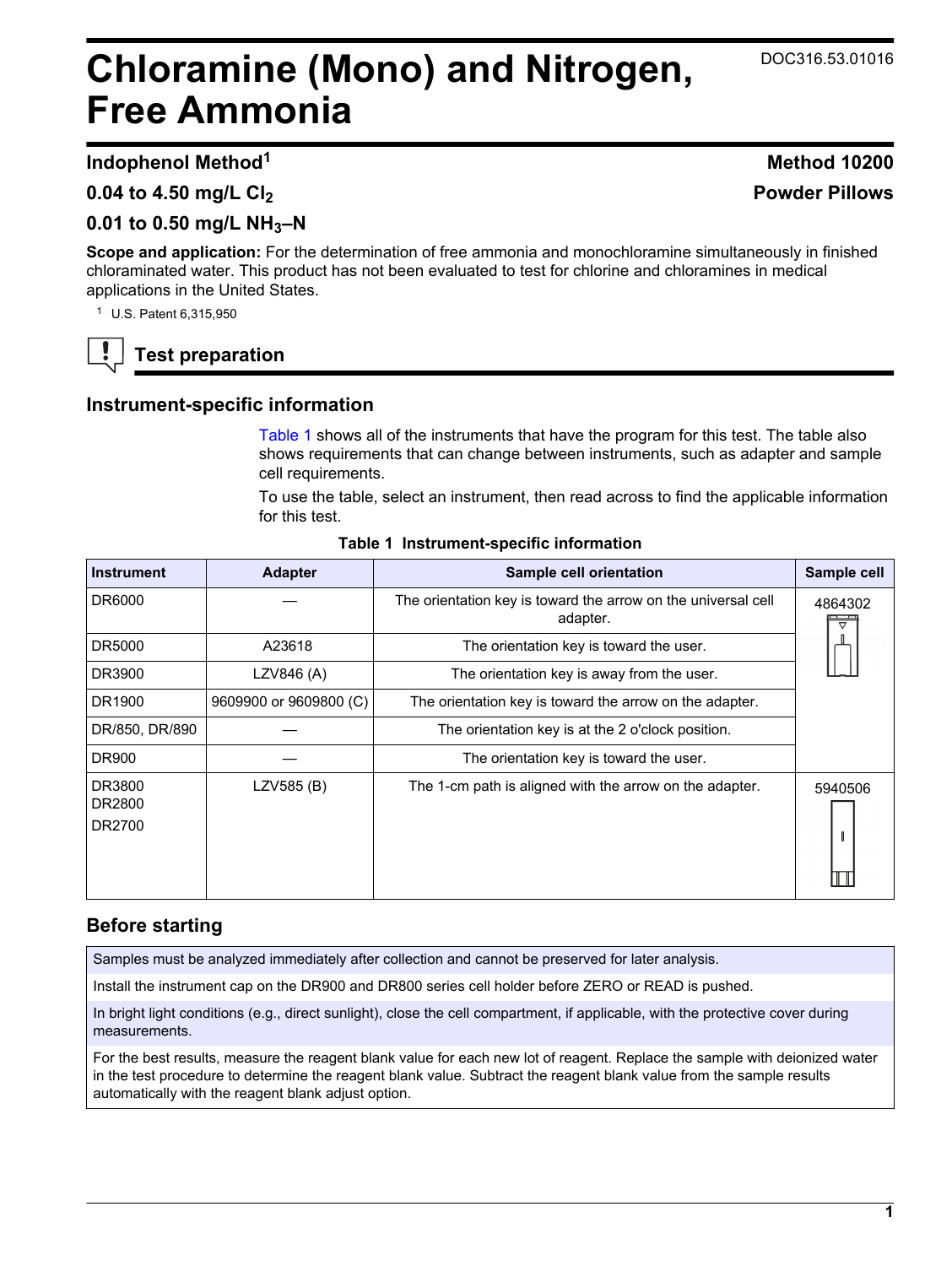Review the Safety Data Sheets (MSDS/SDS) for the chemicals that are used. Use the recommended personal protective equipment.

Dispose of reacted solutions according to local, state and federal regulations. Refer to the Safety Data Sheets for disposal information for unused reagents. Refer to the environmental, health and safety staff for your facility and/or local regulatory agencies for further disposal information.

# **Items to collect**

| <b>Description</b>                                                                                                                    | Quantity |
|---------------------------------------------------------------------------------------------------------------------------------------|----------|
| Free Ammonia Chlorinating Solution                                                                                                    | 1 drop   |
| Monochlor F Reagent Pillows                                                                                                           | 2        |
| Sample cells (For information about sample cells, adapters or light shields, refer to Instrument-<br>specific information on page 1.) | 2        |

Refer to [Consumables and replacement items](#page-7-0) on page 8 for order information.

## **Sample collection and storage**

- Analyze samples immediately after collection.
- Collect samples in clean glass bottles.
- Open the sample valve or spigot and let the water flow for a minimum of 5 minutes.
- Rinse the sample bottle several times with the sample and let the sample overflow each time, then cap the container so that there is no head space (air) above the sample.

#### **Powder pillow procedure**



enter and start program **132**.

**2.** For other instruments, start program **66, Monochloramine LR**. For information about sample cells, adapters or light shields, refer to [Instrument](#page-0-0)[specific information](#page-0-0) on page 1.

**3.** Fill two sample cells to the 10‑mL line with sample. Write **Free Ammonia** on one sample cell. Write **Monochloramine** on the second sample cell.

**4.** Clean the **monochloramine** sample cell.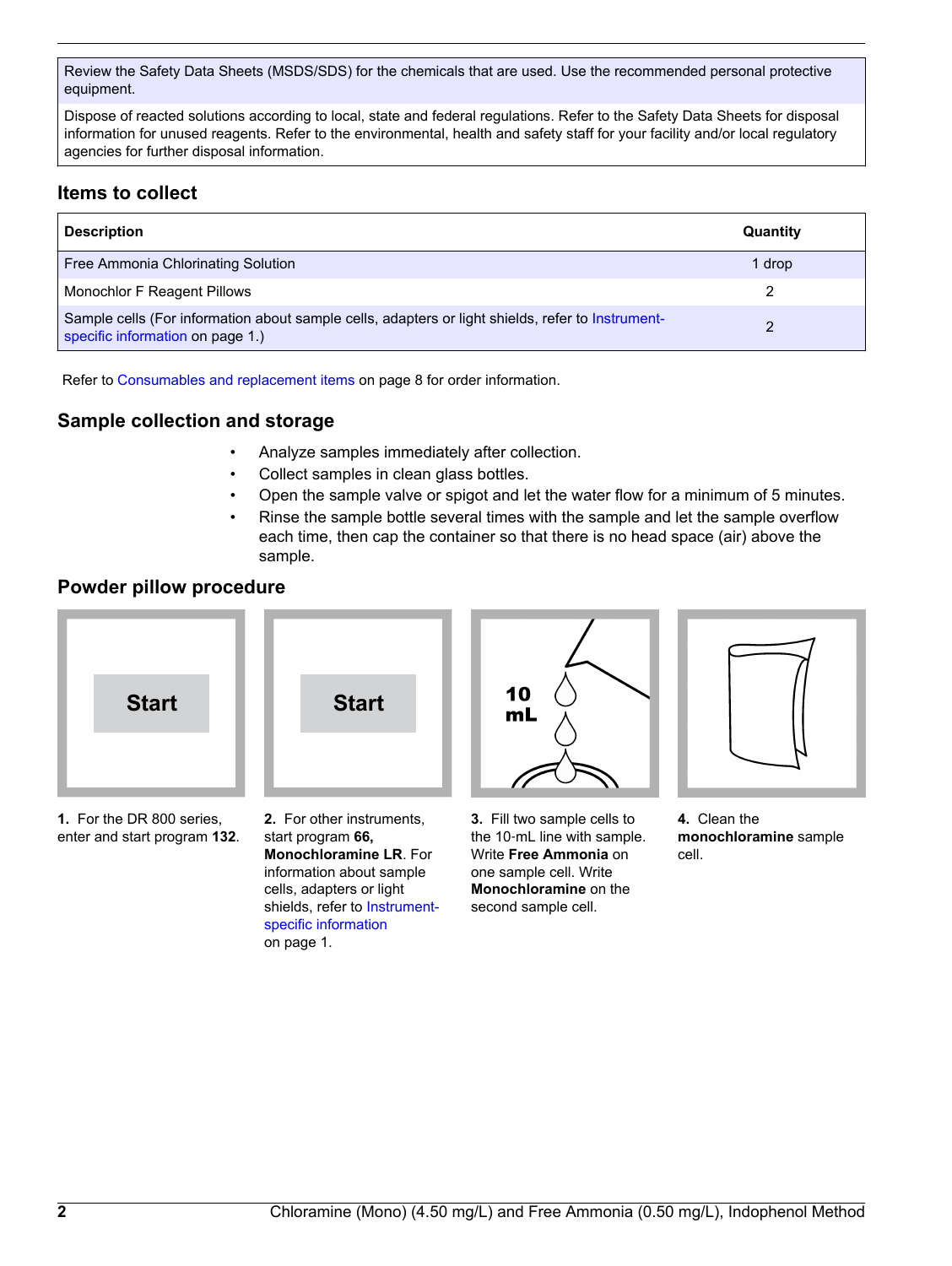

**5.** Insert the **monochloramine** sample cell into the cell holder.



**6.** Push **ZERO**. The display shows  $0.00$  mg/L  $Cl<sub>2</sub>$ .



**7.** Remove the sample cell from the cell holder.



**8.** Add **one** drop of Free Ammonia Chlorinating Solution to the sample cell for **free ammonia** measurement. Close the reagent bottle to keep the reagent stable.



**9.** Close the **free ammonia** sample cell. Invert the sample cell to mix the reagent for 15 seconds.



**10.** Start the instrument timer. A 1‑minute reaction time starts. If the sample pH is more than 9.5, increase the reaction time to 2 minutes. If the sample becomes cloudy by the end of the reaction period, pretreat the sample and start over. Refer to [Interferences](#page-4-0) on page 5.



**11.** Add the contents of one Monochlor F Reagent Powder Pillow to each sample cell.



**12.** Put the stoppers on the sample cells. Shake the sample cells for about **20 seconds** to dissolve the reagent. A green color will show if monochloramine or free ammonia is present.



**13.** Start the instrument timer. A 5‑minute reaction time starts. For samples colder than 18 °C, refer to [Table 2](#page-3-0) on page 4.



**14.** When the timer expires, clean the **monochloramine** sample cell. Make sure that there are no air bubbles in the sample cell after the reaction. If there are bubbles, invert the sample cell to remove the bubbles.



**15.** Insert the **monochloramine** sample cell into the cell holder.



**16.** Push **READ**. Results show in mg/L  $Cl<sub>2</sub>$ .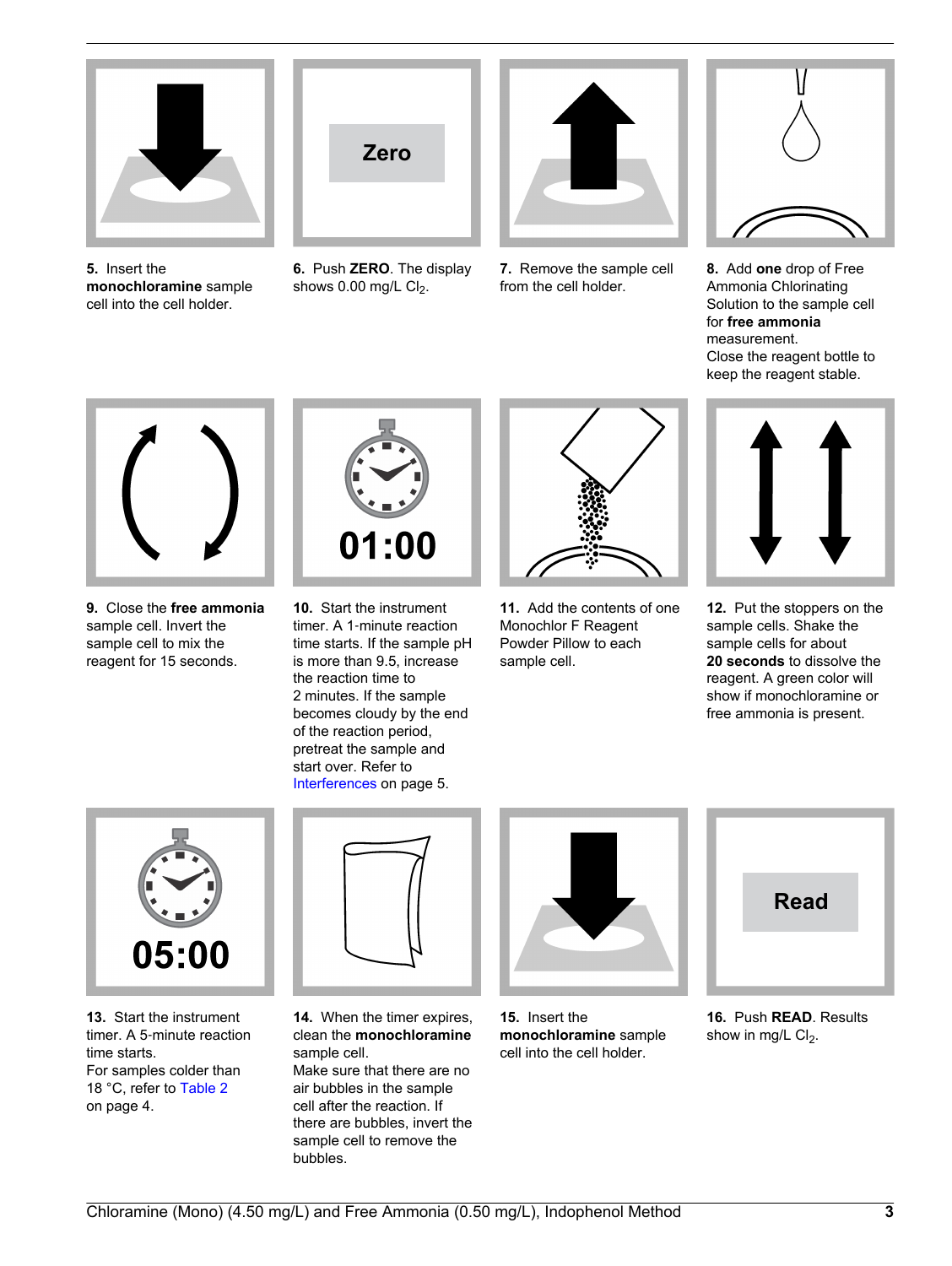<span id="page-3-0"></span>

**17.** For the DR 800 series, exit program 132. Start program **133**.



**18.** For other instruments, exit program 66. Start program **389 N, Ammonia Free**.



**monochloramine** sample cell in the cell holder. Push **ZERO**. The display will show 0.00 mg/L  $NH<sub>3</sub>-N$  f.



**20.** Remove the monochloramine sample cell from the cell holder.



**ammonia** sample cell into

the cell holder.

**22.** Insert the **free**



**23.** Push **READ**. The results are in mg/L  $NH<sub>3</sub>-N$  f.

**21.** Clean the **free ammonia** sample cell. Make sure that there are no air bubbles in the sample cell after the reaction. If there air bubbles, invert the cell to remove the bubbles.

# **Color development time**

Test results are strongly influenced by the sample temperature. The reaction times in the procedure are for samples at 18–20 ºC (64–68 ºF). Adjust the reaction times for the sample temperature as shown in Table 2. The color is stable for a maximum of 15 minutes after the specified development time.

If the sample temperature is less than 10  $^{\circ}$ C (50  $^{\circ}$ F), especially if the sample is measured outdoors in cold weather, measure the prepared sample again 5 to 10 minutes after the development time given in Table 2. Measure the prepared sample again to make sure that the reaction has completed. The colorimetric reaction has completed if the results do not increase by more than 10% within 10 minutes of the development time.

| Sample temperature (°C) | Sample temperature (°F) | <b>Development time (minutes)</b> |
|-------------------------|-------------------------|-----------------------------------|
|                         | 41                      | 10                                |
|                         | 45                      |                                   |
| 9                       | 47                      |                                   |
| 10                      | 50                      |                                   |
| 12                      | 54                      |                                   |
| 14                      | 57                      |                                   |
| 16                      | 61                      |                                   |

**Table 2 Color development time**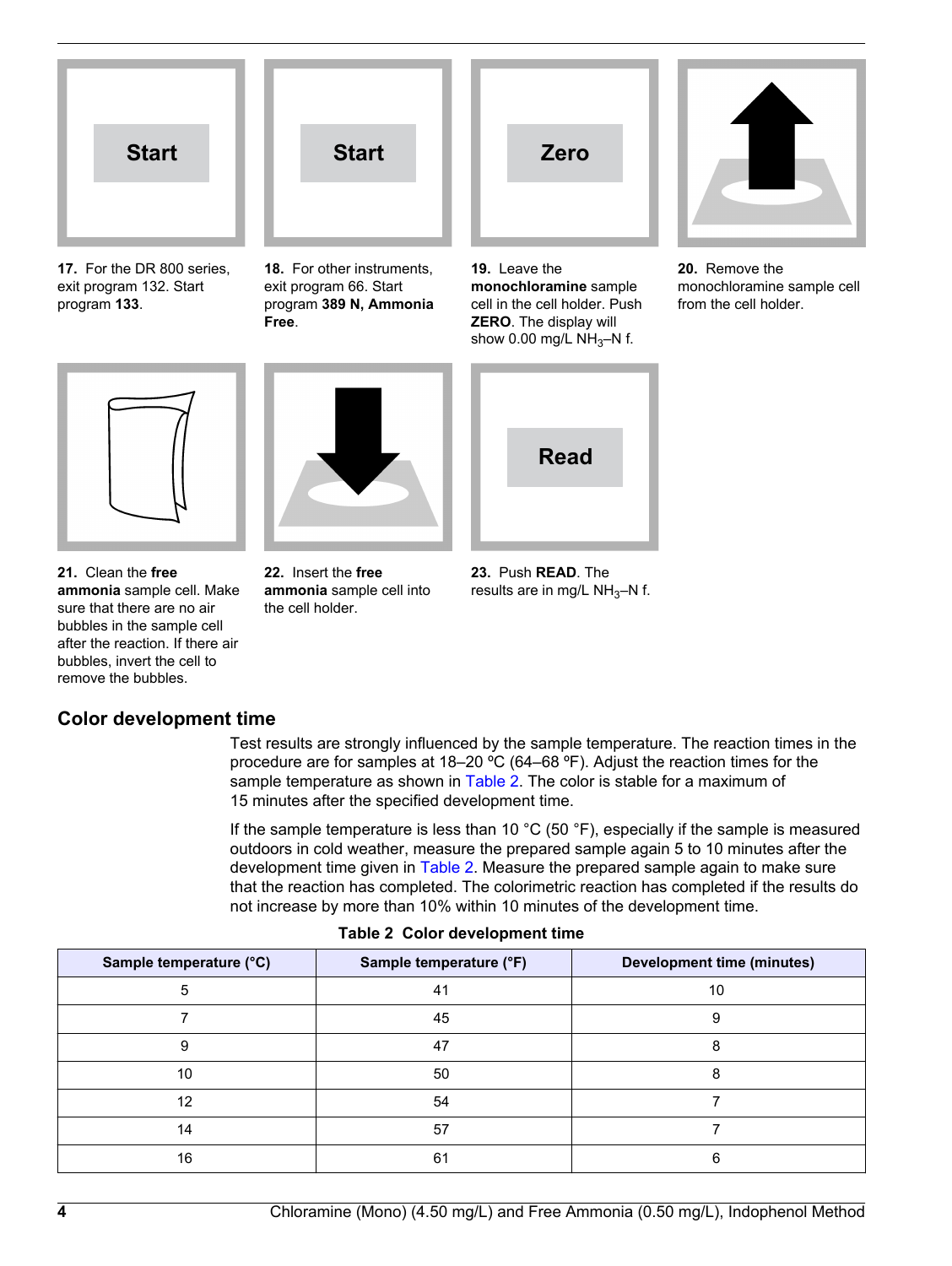<span id="page-4-0"></span>

| Sample temperature (°C) | Sample temperature (°F) | <b>Development time (minutes)</b> |
|-------------------------|-------------------------|-----------------------------------|
| 18                      | 64                      |                                   |
| 20                      | 68                      |                                   |
| 23                      | 73                      | 2.5                               |
| 25                      |                         |                                   |
| > 25                    |                         |                                   |

#### **Table 2 Color development time (continued)**

#### **Interferences**

This method is intended for finished, chloraminated drinking water samples that have a measurable combined (total) chlorine disinfectant residual. Samples that do not have a disinfectant residual and samples that have a chlorine demand can cause low ammonia test results. Blanks and ammonia standards that are analyzed without a disinfectant residual must be prepared with high quality, reagent grade water.

The substances that are shown in Table 3 do not interfere in the free ammonia determination at or below the given concentration.

**Table 3 Non-interfering substances**

| <b>Substance</b>              | <b>Maximum level tested</b> |
|-------------------------------|-----------------------------|
| AI                            | $0.2$ mg/L                  |
| $\mathsf{C}\mathsf{I}^-$      | 1200 mg/L                   |
| Cu                            | $1$ mg/L                    |
| Fe                            | $0.3$ mg/L                  |
| Mn                            | 0.05 mg/L                   |
| $NO3$ -N                      | 10 mg/L                     |
| $NO2-–N$                      | 1 mg/L                      |
| PO <sub>4</sub> <sup>3–</sup> | 70 mg/L                     |
| SiO <sub>2</sub>              | 100 mg/L                    |
| SO <sub>4</sub> <sup>2–</sup> | 1600 mg/L                   |
| Zn                            | 5 mg/L                      |

Samples that contain high levels of both total hardness and alkalinity may become cloudy after the addition of the Free Ammonia Chlorinating Solution. If this occurs by the end of the first reaction period, the sample for Free Ammonia measurement must be pretreated as follows:

- **1.** Measure 10 mL of sample into the sample cell for Free Ammonia.
- **2.** Add the contents of one Hardness Treatment Reagent Powder Pillow to the sample.
- **3.** Tighten the cap on the sample cell and invert until the reagent is dissolved.
- **4.** Remove the cap.
- **5.** Use the pretreated sample in the test procedure for the Free Ammonia sample.

For samples with a pH less than 8, monochloramine may not form after Free Ammonia Chlorinating Solution is added. If this occurs, add one drop of 1 N Sodium Hydroxide Standard Solution to the sample before Free Ammonia Chlorinating Solution is added. The addition of Sodium Hydroxide Standard Solution increases the pH to appropriate levels to form monochloramine.

*Note: The sample for Monochloramine measurement does not need pretreatment.*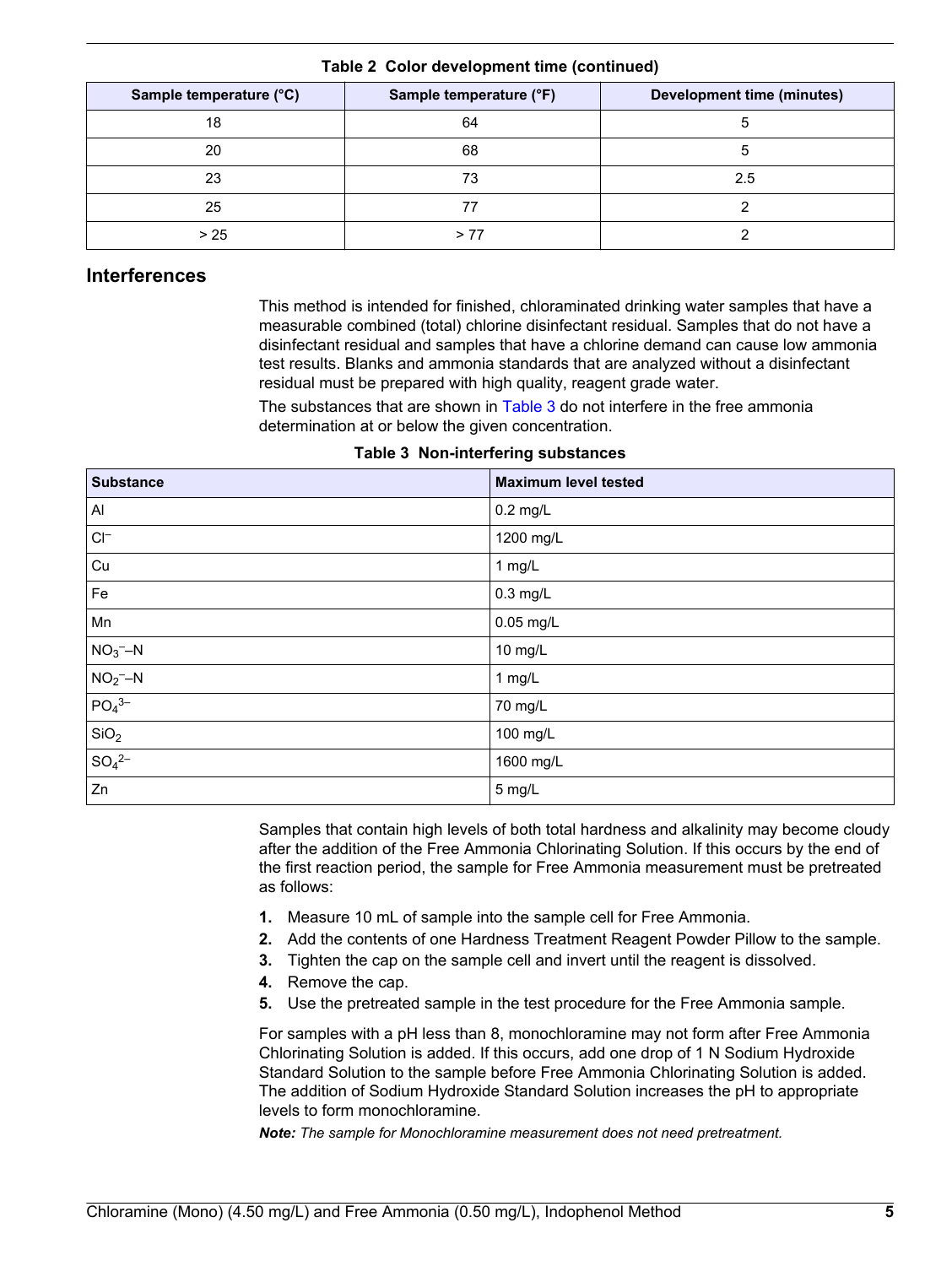# **Accuracy check**

#### **Standard solution method**

Items to collect:

- Buffer Powder Pillow, pH 8.3
- Nitrogen, Ammonia Standard Solution, 100 mg/L as NH<sub>3</sub>-N
- Chlorine Solution Ampules, 50–70 mg/L
- 100-mL Class A volumetric flask
- 50-mL graduated cylinder
- Pipet, TenSette®, 0.1–1.0 mL and tips
- Pipets, Volumetric, 2 mL Class A and Mohr, 5 mL
- Pipet bulb
- Organic-free water
- **1.** Prepare a 4.5-mg/L (as  $Cl<sub>2</sub>$ ) monochloramine standard immediately before use as follows.
	- **a.** Add the contents of one Buffer Powder Pillow, pH 8.3 to approximately 50 mL of organic-free water in a clean 100-mL Class A volumetric flask. Swirl to dissolve the powder.
	- **b.** Use a Class A volumetric pipet to add 2.00 mL of Nitrogen, Ammonia Standard Solution, 100 mg/L as  $NH<sub>3</sub>–N$  into the flask.
	- **c.** Dilute to the mark with organic-free water. Mix well. This is a 2.00-mg/L buffered ammonia standard.
	- **d.** Use a graduated cylinder to add 50.00 mL of the buffered ammonia standard into a clean 100-mL beaker. Add a stir bar.
	- **e.** Find the exact concentration of the Chlorine Solution Ampules, 50–70 mg/L from the label on the package.
	- **f.** Calculate the volume of the Chlorine Solution to add to the ammonia standard: mL chlorine solution required = 455/(free chlorine concentration).
	- **g.** Open an ampule and use a glass Mohr pipet to add the calculated amount of Chlorine Solution slowly to the ammonia standard in the beaker. Keep the beaker on a stir-plate at medium speed during the chlorine addition.
	- **h.** Stir the monochloramine solution for 1 minute after the Chlorine Solution addition is complete.
	- **i.** Quantitatively transfer the monochloramine solution to a clean 100-mL Class A volumetric flask. Dilute to the mark with organic-free water and mix well. This is a nominal 4.5-mg/L (as  $Cl<sub>2</sub>$ ) monochloramine standard.
- **2.** Use this standard within 1 hour of preparation. Use the test procedure to measure the concentration of the monochloramine standard solution.
- **3.** Compare the expected result to the actual result.

*Note: The factory calibration can be adjusted slightly with the standard calibration adjust option so that the instrument shows the expected value of the standard solution. The adjusted calibration is then used for all test results. This adjustment can increase the test accuracy when there are small variations in the reagents or instruments.*

#### **Standard additions method (sample spike)**

Use the standard additions method (for applicable instruments) to validate the test procedure, reagents and instrument and to find if there is an interference in the sample. Items to collect:

- Ammonium Nitrogen Standard Solution, 10 mg/L NH<sub>3</sub>-N
- 50-mL mixing cylinders
- Pipet, TenSette®, 0.1–1.0 mL and tips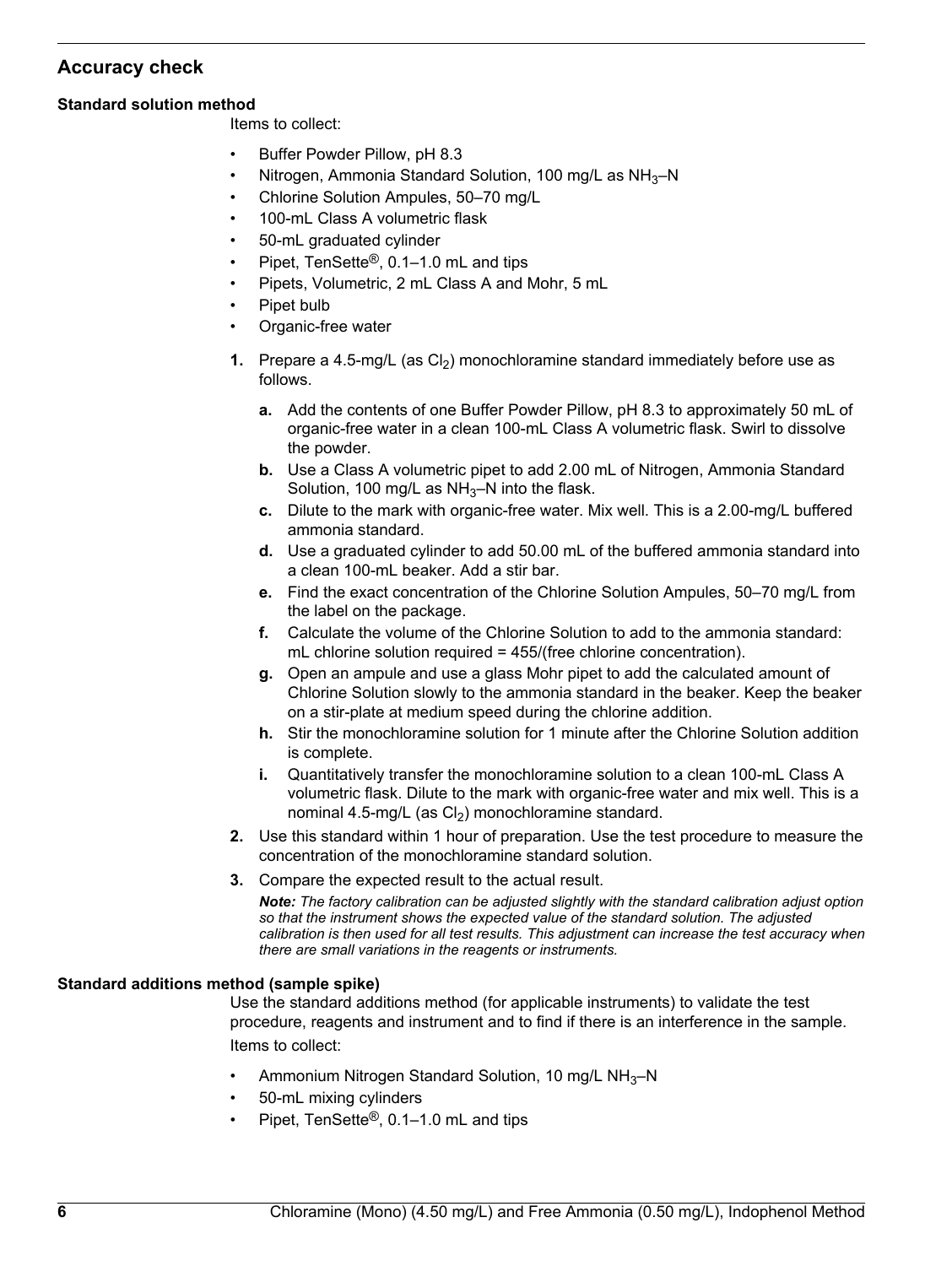- **1.** Use the test procedure to measure the concentration of the sample, then keep the (unspiked) sample in the instrument.
- **2.** Go to the Standard Additions option in the instrument menu.
- **3.** Select the values for standard concentration, sample volume and spike volumes.
- **4.** Open the standard solution.
- **5.** Prepare three spiked samples: use the TenSette pipet to add 0.3 mL, 0.6 mL and 1.0 mL of the standard solution, respectively, to three 50-mL portions of fresh sample. Mix well.
- **6.** Use the test procedure to measure the concentration of each of the spiked samples. Start with the smallest sample spike. Measure each of the spiked samples in the instrument.
- **7.** Select **Graph** to compare the expected results to the actual results.

*Note: If the actual results are significantly different from the expected results, make sure that the sample volumes and sample spikes are measured accurately. The sample volumes and sample spikes that are used should agree with the selections in the standard additions menu. If the results are not within acceptable limits, the sample may contain an interference.*

#### **Standard solution method**

Use the standard solution method to validate the test procedure, the reagents and the instrument.

Items to collect:

- Ammonium Nitrogen Standard Solution, 10 mg/L NH3–N
- 100-mL plastic volumetric flask with stopper, Class A
- 2-mL volumetric pipet, Class A and pipet filler safety bulb
- Deionized water—must be free of ammonia, chlorine and chlorine demand, for example 18 MΩ-cm water from a deionizer system.
- **1.** Prepare a 0.20 mg/L ammonia nitrogen standard solution as follows:
	- **a.** Use a pipet to add 2.00 mL of 10 mg/L ammonia nitrogen standard solution into the volumetric flask. *(Alternate preparation: add 0.4 mL of a 50 mg/L ammonia nitrogen standard solution to the volumetric flask.)*
	- **b.** Dilute to the mark with deionized water. Mix well. Prepare this solution daily.
- **2.** Use the test procedure to measure the concentration of the prepared standard solution.
- **3.** Compare the expected result to the actual result.

*Note: The factory calibration can be adjusted slightly with the standard calibration adjust option so that the instrument shows the expected value of the standard solution. The adjusted calibration is then used for all test results. This adjustment can increase the test accuracy when there are small variations in the reagents or instruments.*

## **Method performance**

The method performance data that follows was derived from laboratory tests that were measured on a spectrophotometer during ideal test conditions. Users can get different results under different test conditions.

| <b>Program</b> | <b>Standard</b>    | <b>Precision (95% Confidence Interval)</b> | <b>Sensitivity</b><br>Concentration change per 0.010 Abs change |
|----------------|--------------------|--------------------------------------------|-----------------------------------------------------------------|
| 66             | 2.60 mg/L $Cl2$    | 2.58–2.62 mg/L $Cl2$                       | $0.04$ mg/L $Cl2$                                               |
| 389            | 0.20 mg/L $NH_3-N$ | 0.19–0.21 mg/L NH <sub>3</sub> –N          | 0.01 mg/L $NH_3-N$                                              |

## **Summary of method**

Monochloramine (NH<sub>2</sub>Cl) and free ammonia (NH<sub>3</sub> and NH<sub>4</sub><sup>+</sup>) can exist in the same water sample. Added hypochlorite combines with free ammonia to form more monochloramine. In the presence of a cyanoferrate catalyst, monochloramine in the sample reacts with a substituted phenol to form an intermediate monoimine compound. The intermediate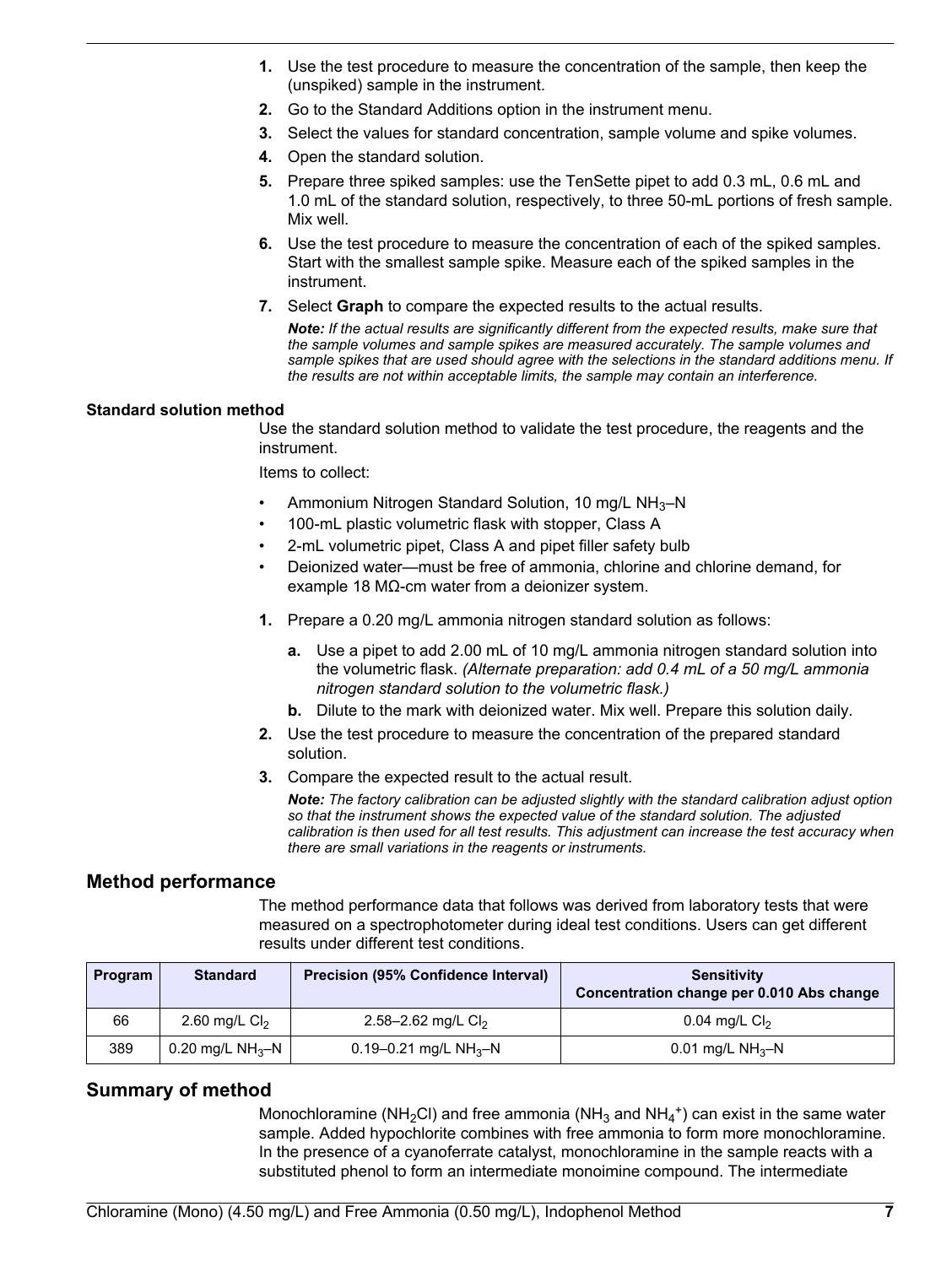couples with excess substituted phenol to form a green-colored indophenol, which is proportional to the amount of monochloramine present in the sample. Free ammonia is determined by comparing the color intensities, with and without added hypochlorite. The measurement wavelength is 655 nm for spectrophotometers or 610 nm for colorimeters.

#### <span id="page-7-0"></span>**Consumables and replacement items**

#### **Required reagents**

| <b>Description</b>                  | <b>Quantity/test</b> | Unit       | Item no. |
|-------------------------------------|----------------------|------------|----------|
| Free Ammonia Reagent Set, includes: |                      | 50/pkg     | 2879200  |
| Free Ammonia Chlorinating Solution  | l drop               | 4 mL SCDB  | 2877436  |
| Monochlor F Reagent Pillows         |                      | $100$ /pkg | 2802299  |

#### **Recommended standards and apparatus**

| <b>Description</b>                                                                                 | Unit         | Item no. |
|----------------------------------------------------------------------------------------------------|--------------|----------|
| Buffer Powder Pillows, pH 8.3                                                                      | 25/pkg       | 89868    |
| Chlorine Standard Solution, 10-mL Voluette <sup>®</sup> Ampule, 50-75 mg/L                         | 16/pkg       | 1426810  |
| Chlorine Standard Solution, 2-mL PourRite® Ampule, 50-75 mg/L                                      | $20$ /pkg    | 1426820  |
| Chlorine Standard Solution, 2-mL PourRite® Ampules, 25-30 mg/L                                     | 20/pkg       | 2630020  |
| Hardness Treatment Reagent Pillows                                                                 | $50$ /p $kg$ | 2882346  |
| Nitrogen Ammonia Standard Solution, 10-mg/L NH <sub>3</sub> -N                                     | 500 mL       | 15349    |
| Nitrogen Ammonia Standard Solution, 10-mL Voluette <sup>®</sup> Ampule, 50-mg/L NH <sub>3</sub> -N | $16$ /pkg    | 1479110  |
| Nitrogen Ammonia Standard Solution, 100-mg/L as $NH3-N$                                            | 500 mL       | 2406549  |
| PourRite <sup>®</sup> Ampule Breaker, 2 mL                                                         | each         | 2484600  |
| Ampule Breaker, 10-mL Voluette <sup>®</sup> Ampules                                                | each         | 2196800  |
| Water, organic-free                                                                                | 500 mL       | 2641549  |

#### **Optional reagents and apparatus**

| <b>Description</b>                                     | Unit         | Item no. |
|--------------------------------------------------------|--------------|----------|
| Beaker, 100 mL, polypropylene                          | each         | 108042   |
| Beaker, glass, 100 mL                                  | each         | 50042H   |
| Mixing cylinder, graduated, 50 mL                      | each         | 2088641  |
| Flask, volumetric, Class A, 100 mL, glass              | each         | 1457442  |
| Monochloramine/Free Ammonia SpecCheck™ Kit             | each         | 2507500  |
| Pipet filler, safety bulb                              | each         | 1465100  |
| Pipet, TenSette®, 0.1-1.0 mL                           | each         | 1970001  |
| Pipet tips for TenSette® Pipet, 0.1-1.0 mL             | $50$ /p $kg$ | 2185696  |
| Pipet tips for TenSette <sup>®</sup> Pipet, 0.1-1.0 mL | 1000/pkg     | 2185628  |
| Pipet, Mohr, glass, 10 mL                              | each         | 2093438  |
| Pipet, volumetric, Class A, 2 mL                       | each         | 1451536  |
| Pipet, volumetric, Class A, 50 mL                      | each         | 1451541  |
| <b>Scissors</b>                                        | each         | 2883100  |
| Sodium Hydroxide Standard Solution, 1.00 N             | 100 mL MDB   | 104532   |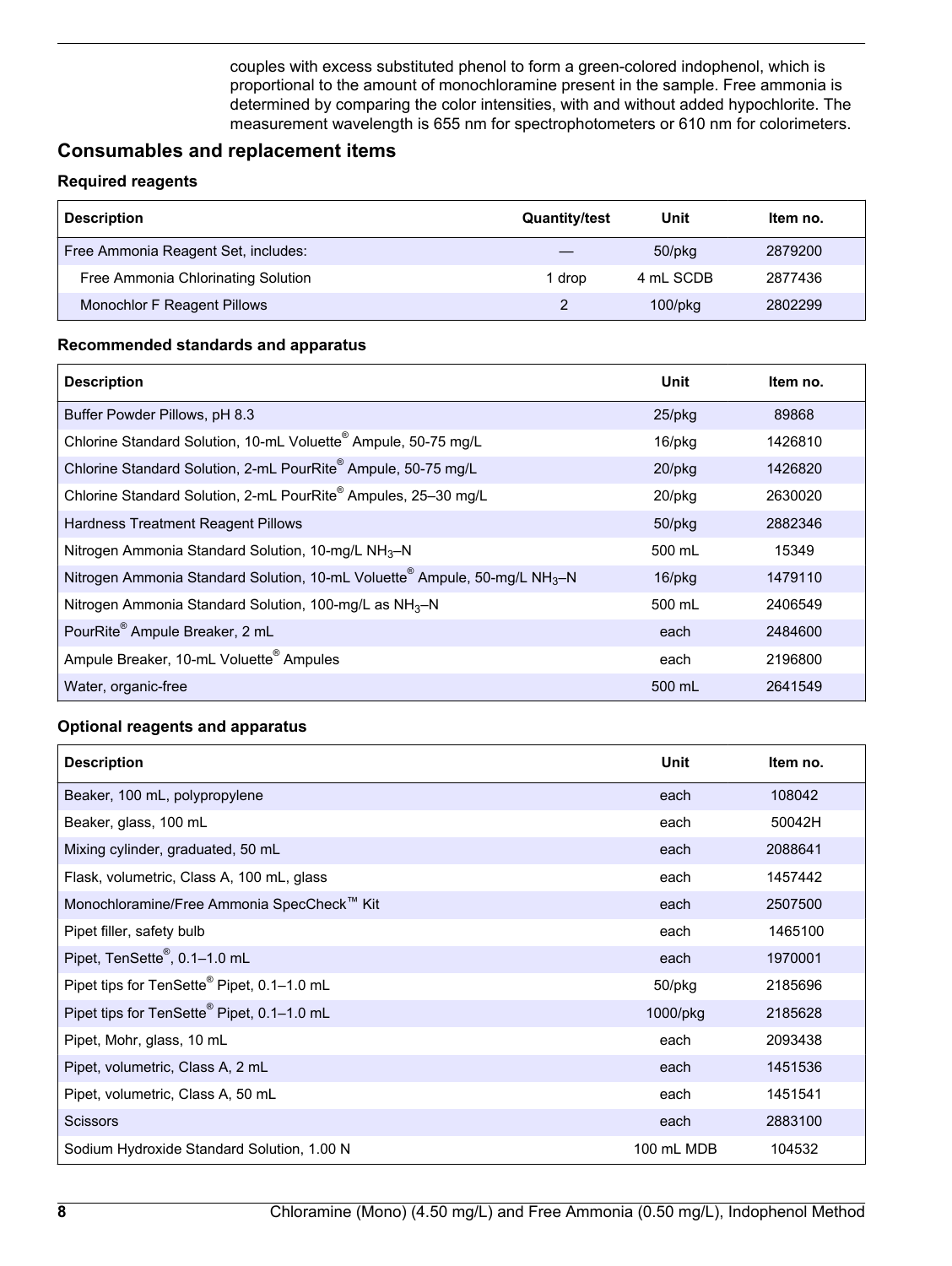**Optional reagents and apparatus (continued)**

| <b>Description</b>           | Unit    | Item no. |
|------------------------------|---------|----------|
| Stir bar, octagonal          | each    | 2095352  |
| Stirrer, magnetic            | each    | 2881200  |
| Thermometer, $-10$ to 110 °C | each    | 187701   |
| Wipes, disposable            | 280/pkg | 2097000  |